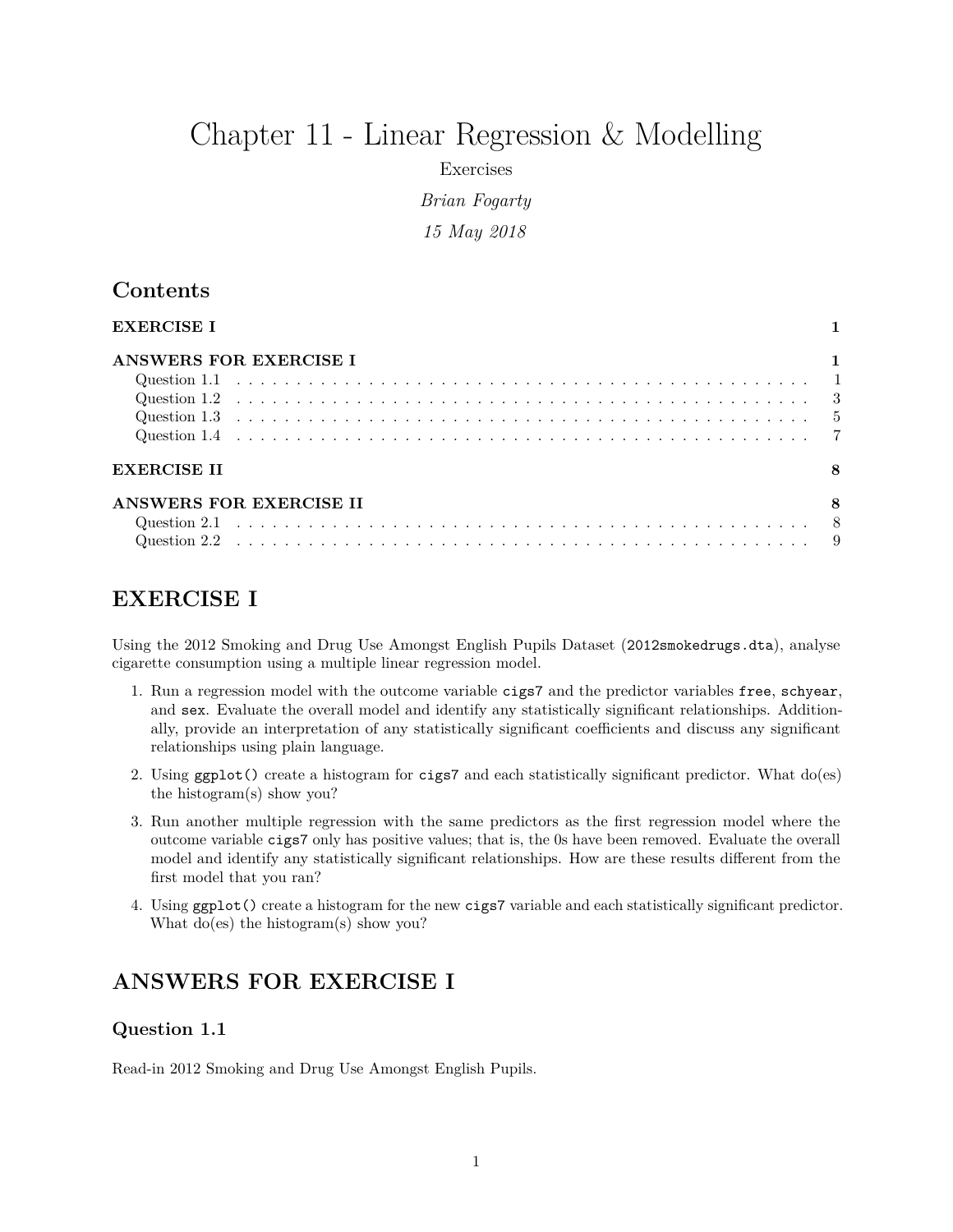```
setwd("C:/QSSD/Exercises/Chapter 11 - Exercises")
getwd()
[1] "C:/QSSD/Exercises/Chapter 11 - Exercises"
library(foreign)
drugs <- read.dta("2012smokedrugs.dta")
names(drugs)
[1] "aage" "aalcobottles7" "aalcocans7" "aalcunits7"
[5] "abeerbottles7" "abeerunits7" "abottlesother7" "age1115"
[9] "age1215" "age1315" "aglassliq7" "aglassother7"
[13] "aglasswine7" "ahalfother7" "ahalfpints7" "alargebeer7"
[17] "alargeother7" "apeodrink" "apints7" "apintsother7"
[21] "apopunits7" "asmallcans7" "asmallother7" "books"
[25] "cigs7" "damph" "dcoke" "dcrack"
[29] "decstasy" "dglue" "dheroin" "dketamine"
[33] "dlsd" "dmagic" "dmephed" "dmethadone"
[37] "dother" "dpop" "drugocc" "dtranqs"
[41] "dusefreq" "dweed" "famdrink" "famsmoke"
[45] "free" "lifediff" "lifegood" "liferight"
[49] "lifewant" "lifewell" "region" "schyear"
[53] "sex" "truant" "truant12"
```
Model 1 with the number of cigarettes smoked in last week (cigs7, which goes from 0 to 140 cigarettes a week), whether the pupil receives free lunch (free, where  $1 =$  "free lunch"), gender (gender,  $1 =$  "female"), and the pupil's year in school (schyear, year 1 through 5).

```
model.1 <- lm(cigs7 ~ free + schyear + sex, data=drugs)
summary(model.1)
```

```
Call:
lm(formula = cigs7 - free + schyear + sex, data = drugs)Residuals:
   Min 1Q Median 3Q Max
-4.808 -2.347 -1.304 -0.096 138.696
Coefficients:
           Estimate Std. Error t value Pr(>|t|)
(Intercept) -1.82458 0.27663 -6.596 4.53e-11 ***
free 1.41863  0.29006  4.891  1.03e-06 ***
schyear 1.04281 0.07617 13.691 < 2e-16 ***
sex -0.16525  0.21199  -0.780  0.436
---
Signif. codes: 0 '***' 0.001 '**' 0.01 '*' 0.05 '.' 0.1 ' ' 1
Residual standard error: 8.961 on 7148 degrees of freedom
 (437 observations deleted due to missingness)
Multiple R-squared: 0.02821, Adjusted R-squared: 0.02781
F-statistic: 69.18 on 3 and 7148 DF, p-value: < 2.2e-16
confint(model.1, level=0.95)
```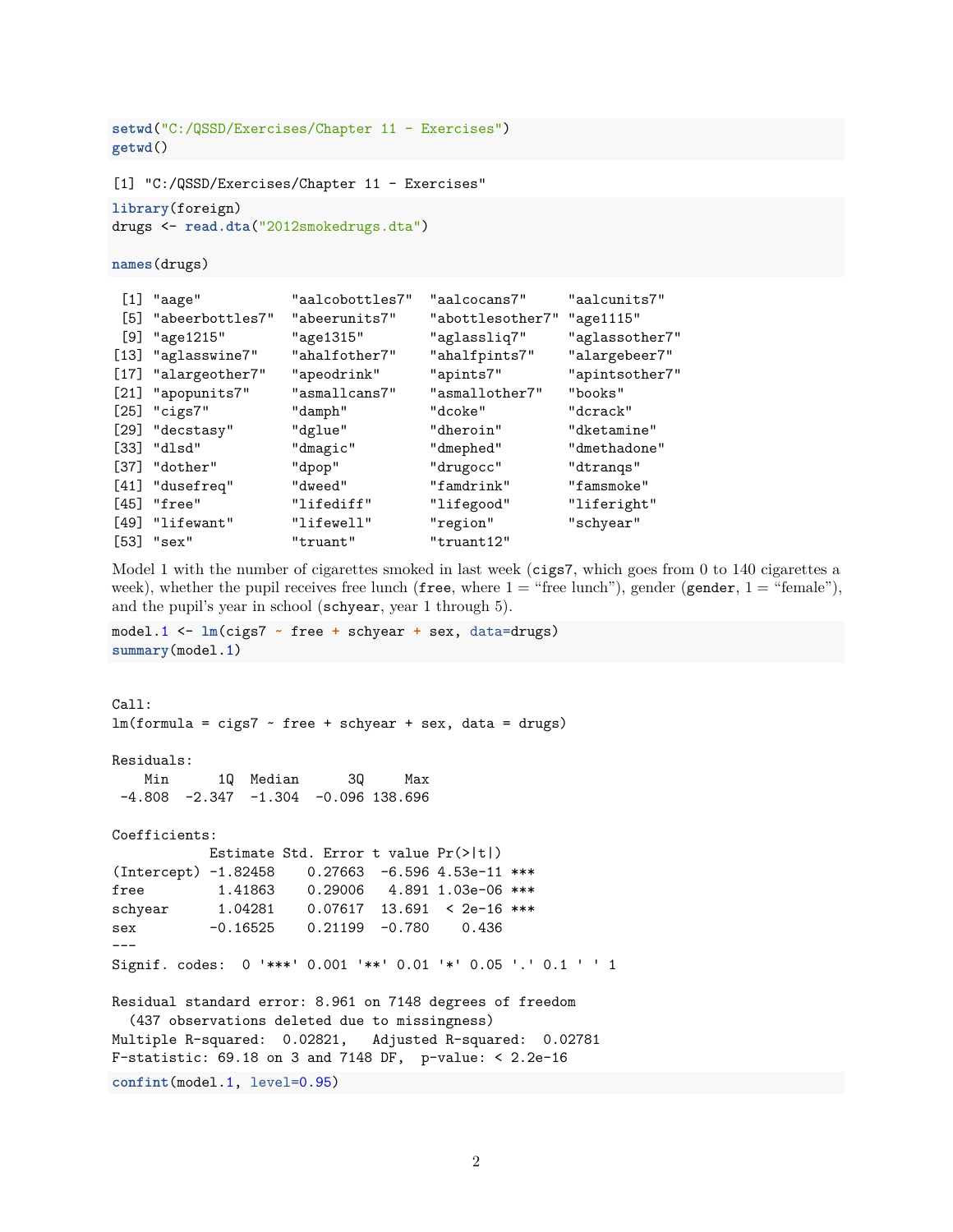|                                   |                        | $2.5 \%$ 97.5 %     |
|-----------------------------------|------------------------|---------------------|
| (Intercept) -2.3668488 -1.2823150 |                        |                     |
| free                              |                        | 0.8500292 1.9872319 |
| schyear                           |                        | 0.8935009 1.1921281 |
| sex                               | $-0.5808119$ 0.2503103 |                     |

According to the *F*-statistic, we see that the overall model is statistically significant since  $p \leq .05$ . The  $R<sup>2</sup>$  (.028) and the adjusted  $R<sup>2</sup>$  (.028) are very close indicating that all of our predictors are contributing to explaining variance in the outcome variable. We can interpret the *R*<sup>2</sup> value as *our model explains 2.8% of the variance in the number of cigarettes smoked last week by pupils*.

We see that whether pupils receive free lunch and the pupil's year in school have a positive, statistically significant effect on the expected number of cigarettes smoked per week. We can interpret the free's coefficient as *pupils who receive free lunch are expected to smoke 1.42 more cigarettes per week than students who do not receive free lunch, controlling for other predictors.* A plain language discussion would be along the lines of *pupils who receive free lunch smoke more than pupils who do not receive free lunch, but the difference is small at in-between 1 to 2 more cigarettes a week. Free lunch is typically provided based on the economic status of pupils' families and poorer individuals tend to smoke more than wealthier individuals. As a proxy for family income, the free lunch effect may be demonstrating the link between wealth and smoking rates.*

For schyear, our interpretation is *for a one-year increase in a pupil's year in school, they are expected to smoke 1.04 more cigarettes a week.* A plain language discussion would possibly include *as we might expect, older pupils smoke more cigarettes than younger pupils. But the difference is not large as the increase is only expected to be 1 cigarette more for each year in school.*

#### <span id="page-2-0"></span>**Question 1.2**

```
library(ggplot2)
class(drugs$free)
[1] "numeric"
drugs$free2 <- as.factor(drugs$free)
drugs2 <- subset(drugs, !is.na(cigs7) & !is.na(free2))
x11()
ggplot(drugs2, mapping=aes(cigs7)) +
 geom_histogram(mapping=aes(fill=free2), binwidth=10)
```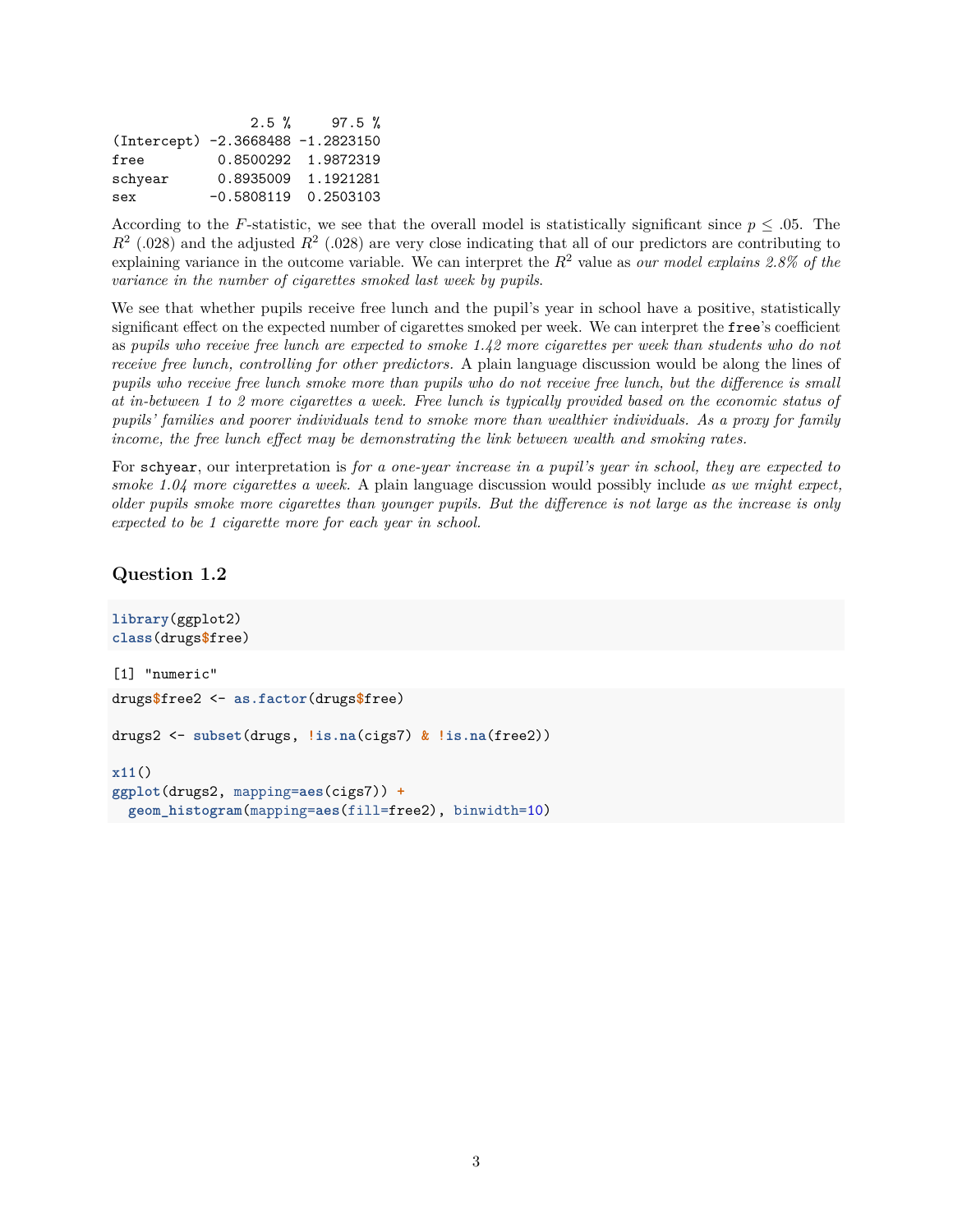

It is difficult to discern any relevant information about the relationship between cigs7 and free from the histogram, except that most pupils have smoked 0 cigarettes in the past week and there are few pupils that receive free lunch.

```
class(drugs$schyear)
[1] "numeric"
drugs$schyear2 <- as.factor(drugs$schyear)
drugs2 <- subset(drugs, !is.na(cigs7) & !is.na(schyear2))
x11()
ggplot(drugs2, mapping=aes(cigs7)) +
 geom_histogram(mapping=aes(fill=schyear2), binwidth=10)
```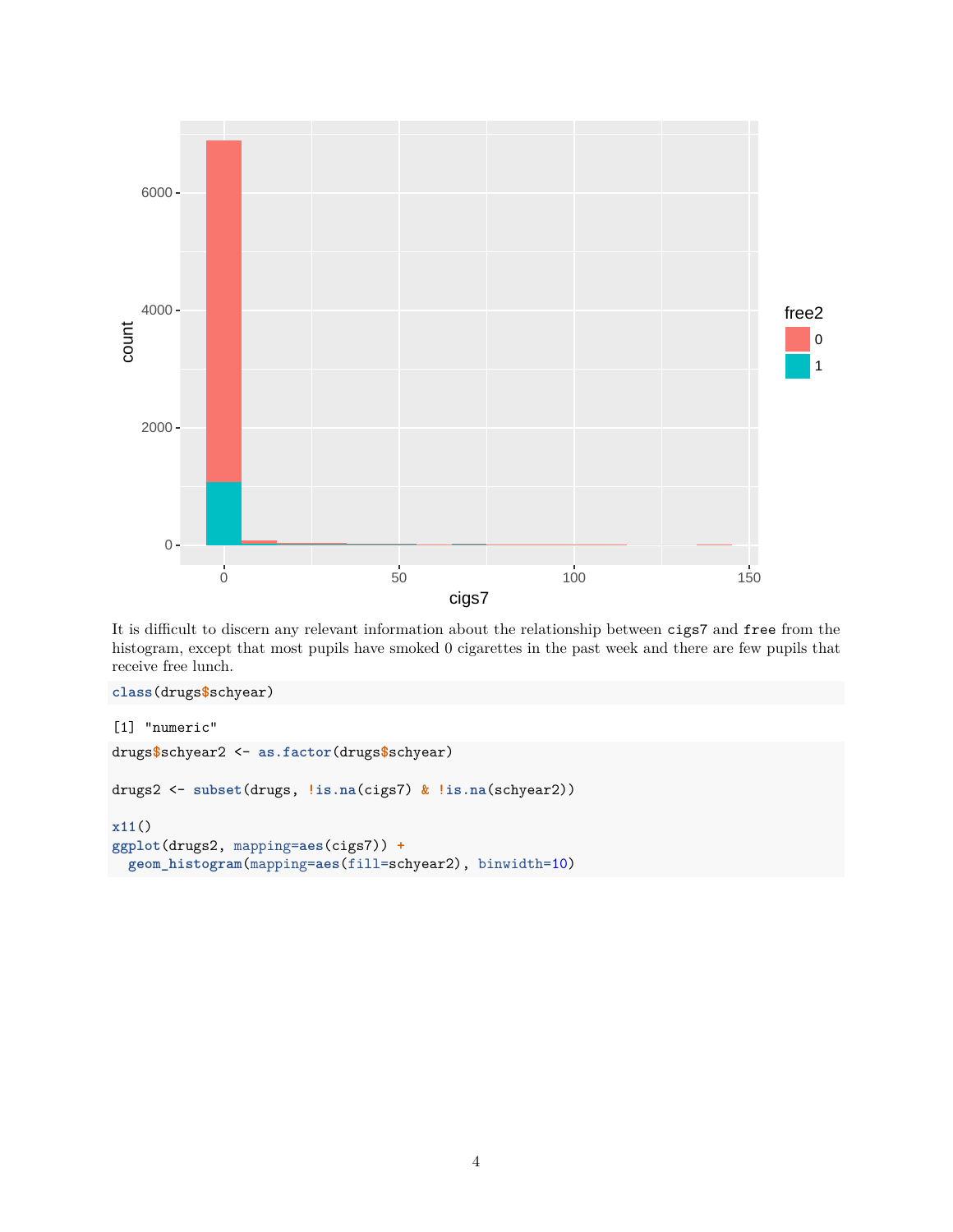

As in the first histogram, it is difficult here to discern any relevant information about the relationship between cigs7 and schyear from the histogram, except that most pupils, across all school years, have smoked 0 cigarettes in the past week and that most pupils who have smoked in the past week tend to be older.

#### <span id="page-4-0"></span>**Question 1.3**

One issue to consider is that cigs7 has a substantial number of 0s - over 94%. For this question, we want to recode cigs7 to exclude the 0s and then re-run the regression. To do so, we will use the car package and simply recode all the 0s as "NA" and create a new variable called cigs7a.

**library**(car)

```
Warning: package 'car' was built under R version 3.4.3
drugs$cigs7a <- recode(drugs$cigs7, "0=NA")
table(drugs$cigs7a)
```
1 2 3 4 5 6 7 8 9 10 11 12 13 14 15 16 17 18 54 28 22 28 12 16 16 4 7 8 7 6 5 8 1 5 6 5 19 20 21 22 23 24 25 26 27 28 29 30 31 32 33 34 35 36 3 2 3 3 2 2 4 4 2 5 4 2 6 1 1 3 9 3 37 38 39 40 41 42 43 45 46 47 49 50 51 52 53 54 55 56 3 2 1 4 2 6 2 3 4 1 3 3 2 4 4 1 1 2 60 62 63 66 67 69 70 71 73 74 75 76 77 79 80 83 84 85 7 2 1 2 2 3 10 1 1 1 3 1 1 1 8 1 1 1 86 89 90 92 95 100 104 105 110 140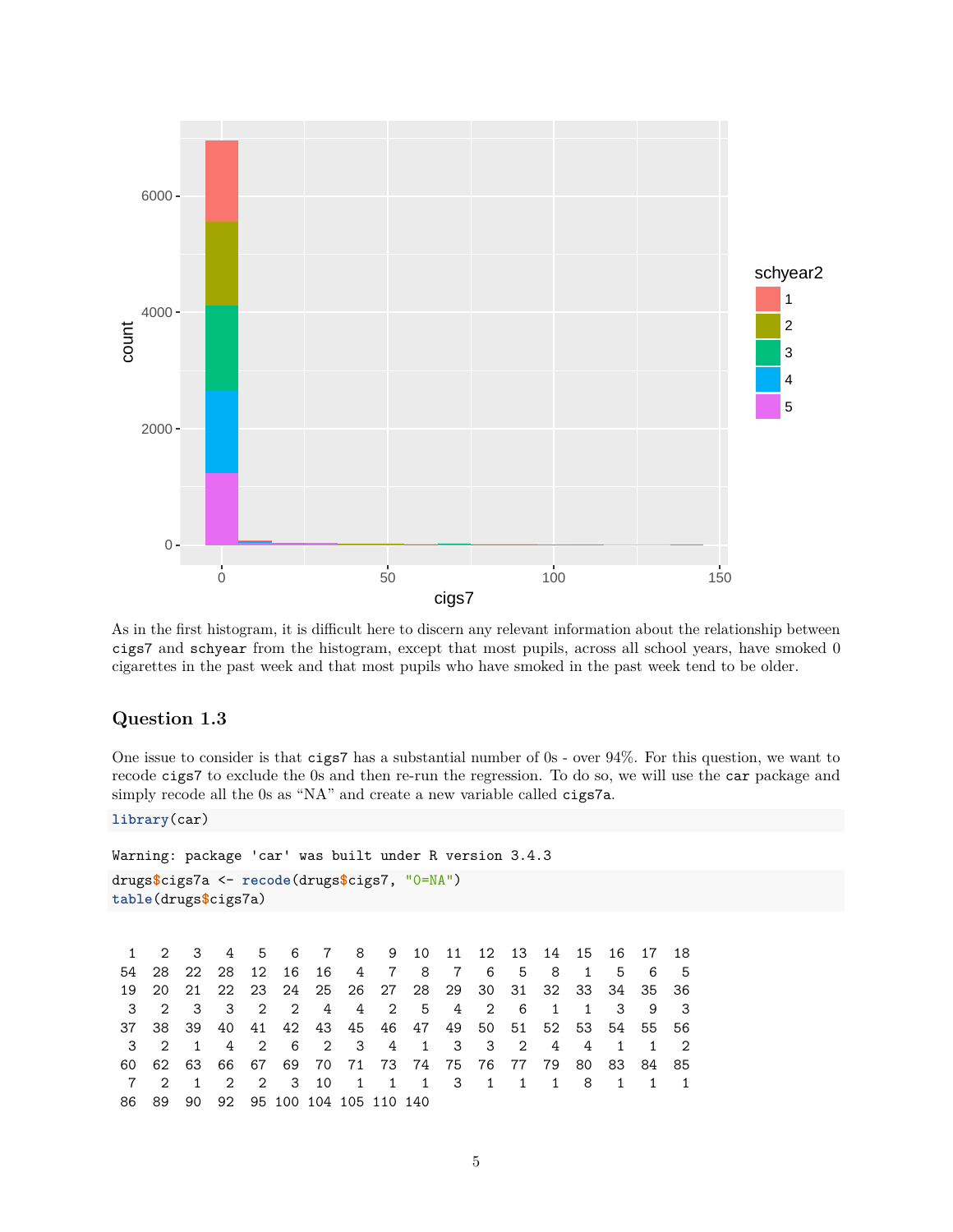2 1 4 1 1 2 1 3 3 2

Call:

Now, let's re-run the regression model.2 <- **lm**(cigs7a **~** free **+** schyear **+** sex, data=drugs) **summary**(model.2)

 $lm(formula = cigs7a - free + schyear + sex, data = drugs)$ Residuals: Min 1Q Median 3Q Max -33.31 -20.80 -12.47 15.99 122.04 Coefficients: Estimate Std. Error t value Pr(>|t|) (Intercept) 6.549 7.452 0.879 0.3800 free 5.940 3.365 1.765 0.0783. schyear 3.803 1.625 2.340 0.0197 \* sex 2.811 2.855 0.984 0.3255 --- Signif. codes: 0 '\*\*\*' 0.001 '\*\*' 0.01 '\*' 0.05 '.' 0.1 ' ' 1 Residual standard error: 28.7 on 404 degrees of freedom (7181 observations deleted due to missingness) Multiple R-squared: 0.01964, Adjusted R-squared: 0.01236 F-statistic: 2.698 on 3 and 404 DF, p-value: 0.04555 **confint**(model.2, level=0.95)

|                                  |                        | $2.5 \%$ 97.5 % |
|----------------------------------|------------------------|-----------------|
| (Intercept) -8.1007228 21.199072 |                        |                 |
| free                             | $-0.6754016$ 12.556060 |                 |
| schyear                          | 0.6087239 6.997143     |                 |
| sex                              | $-2.8026697$ 8.424100  |                 |

According to the *F*-statistic, we see that the overall model is statistically significant since  $p \leq .05$ . The  $R^2$  $(.020)$  and the adjusted  $R<sup>2</sup>$   $(.012)$  are not very close indicating that one (or more) of our predictors are not contributing to explaining variance in the outcome variable. We can interpret the  $R^2$  value as *our model explains 2.0% of the variance in the number of cigarettes smoked last week by pupils*.

In this new regression, we see that only a pupil's school year is statistically significant. Also notice that there are a substantial number of missing values - roughly the 94% of pupils who never smoked. Therefore, we are really looking at a subset of our sample. Given that, we might want to qualify our interpretation with a statement that we are only looking at pupils who have smoked in the past week. With that information in mind, we interpret schyear's coefficient as *among pupils who reported smoking in the past week, for a one-year increase in school year, pupils are expected to smoke 3.8 more cigarettes, while controlling for other predictors.* This is a larger effect size than when we included all pupils. Our plain language discussion might be *among pupils who do smoke, older pupils smoke more than younger pupils. In fact, amongst these pupils, those in their 5th year are expected to smoke almost a pack more than those in their 1st year*; pupils in their first year are expected to smoke 10.35 cigarettes a week (6*.*55 + 3*.*8(1)) and pupils in their fifth year are expected to smoke 25.55 cigarettes a week  $(6.55 + 3.8(5))$ .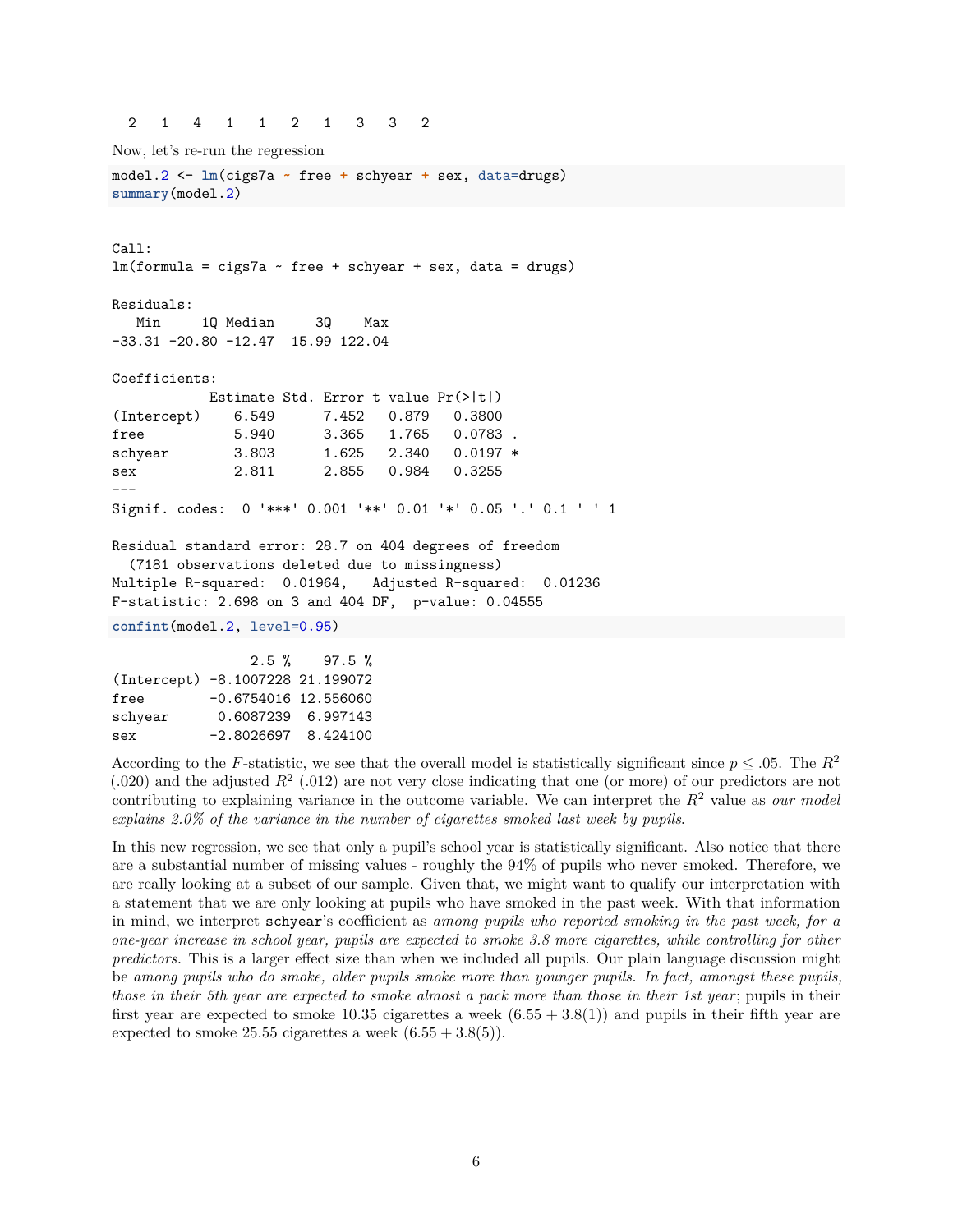## <span id="page-6-0"></span>**Question 1.4**



The histogram shows that even among pupils who smoke most of them do not smoke alot of cigarettes per week. Young pupils smoke less cigarettes per week than older pupils with 5th year pupils making up most of the heavier smokers.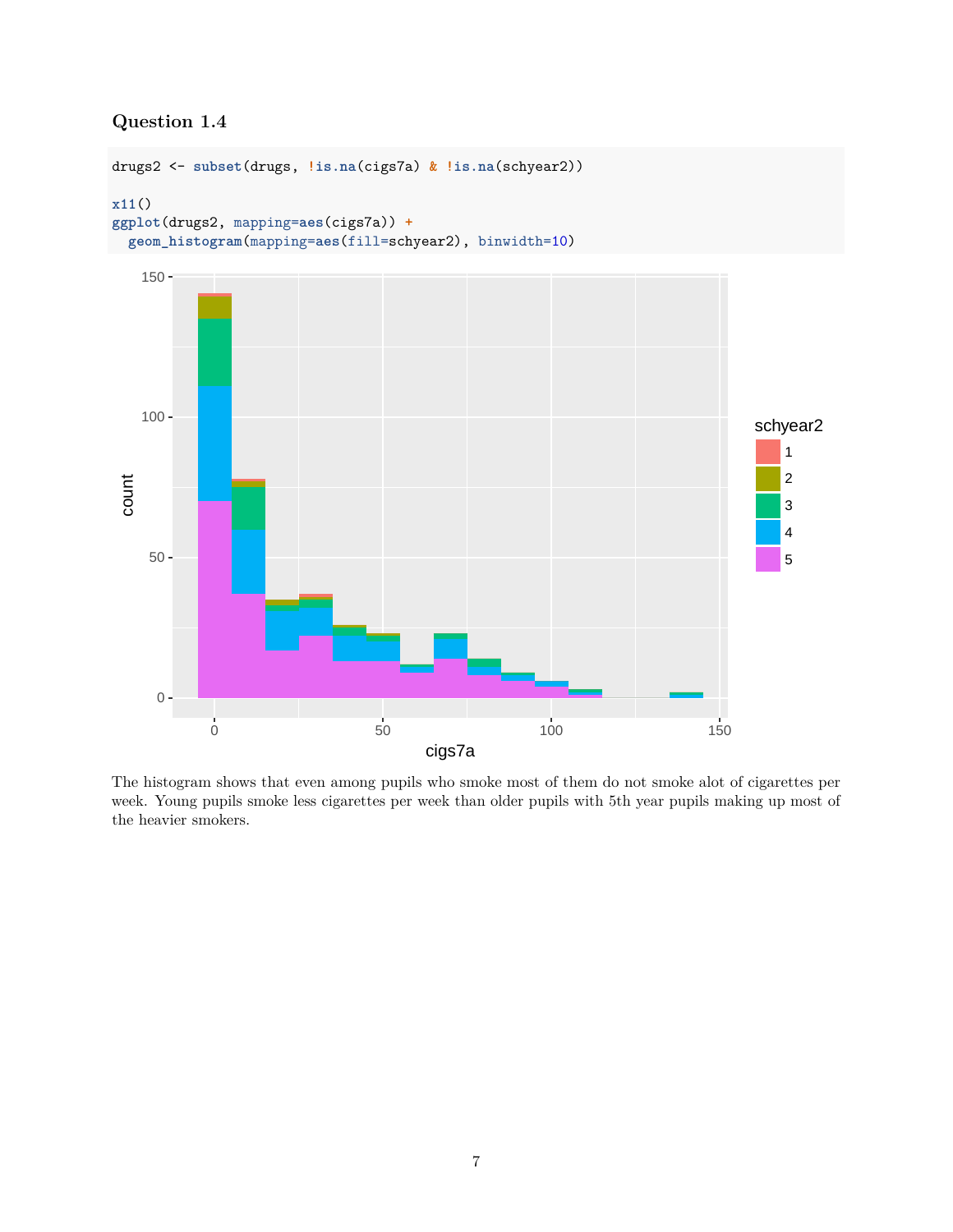### <span id="page-7-0"></span>**EXERCISE II**

Using the 2011 England Health Survey dataset (2011 England Health.dta):

- 1. Run a regression model with the outcome variable bmival and the predictor variables employed, cigs, alcohol, and fruitveg. Evaluate the overall model and identify any statistically significant relationships. Additionally, provide an interpretation of any statistically significant coefficients and discuss any significant relationships using plain language.
- 2. Using ggplot() create a scatterplot for bmival with fruitveg on the x-axis and two regression lines representing employed and not employed (from the variable employed). What does it show you?

## <span id="page-7-1"></span>**ANSWERS FOR EXERCISE II**

#### <span id="page-7-2"></span>**Question 2.1**

Read-in the 2011 England Health Survey data.

health <- **read.dta**("2011 England Health.dta", convert.factors=FALSE)

**names**(health)

|                    | $[1]$ "hserial"    | "pserial"  | "HHSize"  | "tenureb"            | $"$ Sex $"$ | "Age"      |
|--------------------|--------------------|------------|-----------|----------------------|-------------|------------|
| $[7]$              | "MonthAge"         | "WeekAge"  | "PersNo"  | "topqual3"           | "HRPID"     | "econact"  |
| $[13]$             | "nssec8"           | "Origin"   | "totinc"  | "eqvinc"             | "Nur0utc"   | "relto01"  |
| [19]               | "relto02"          | "relto03"  | "relto04" | "relto05"            | "relto06"   | "relto07"  |
|                    | $[25]$ "relto08"   | "relto09"  | "Relto10" | "Relto11"            | "Relto12"   | "ReltoHRP" |
| $\lceil 31 \rceil$ | "marstatc" "SHA"   |            | "gor1"    | "wt int"             | "wt_nurse"  | "SayWgt"   |
|                    | [37] "SayDiet"     | "htval"    | "wtval"   | "bmival"             | "whyal"     | "omdiaval" |
| [43]               | "omsysval" "dnnow" |            | "totalwu" | "porfy"              | "acutill"   | "IllsM1"   |
| [49]               | "IllsM2"           | "IllsM3"   | "IllsM4"  | "IllsM5"             | "IllsM6"    | "limitill" |
|                    | $[55]$ "medcnj"    | "genhelf2" | "cigst1"  | "cigst2"             | "cigs"      | "health"   |
|                    | $[61]$ "ill"       | "marital"  | "gender"  | "employed" "alcohol" |             | "fruitveg" |
| [67]               | "age"              |            |           |                      |             |            |

Model 3 with respondents' BMI values (bmival, which goes from 8.34 to 65.28), whether the respondent is employed (employed, where  $1 =$  "employed"), cigarette consumption (cigs, a 4-value ordinal variable with higher numbers indicating more smoking), alcohol consumption by unit per week (alcohol, which goes from 0 to 461.5), and the number of fruits and vegetable consumed per day (fruitveg, which goes from 0 to 30).

**summary**(model.3 <- **lm**(bmival **~** employed **+** cigs **+** alcohol **+** fruitveg, data=health))

Call:  $lm(formula = binival ~ m)$  =  $employed + cigs + alcohol + fruitveg, data = health)$ Residuals: Min 1Q Median 3Q Max  $-13.611$   $-3.635$   $-0.771$  2.699 37.286 Coefficients: Estimate Std. Error t value Pr(>|t|) (Intercept) 28.653393 0.185322 154.614 < 2e-16 \*\*\* employed -0.492066 0.129601 -3.797 0.000148 \*\*\* cigs -0.490416 0.080824 -6.068 1.37e-09 \*\*\*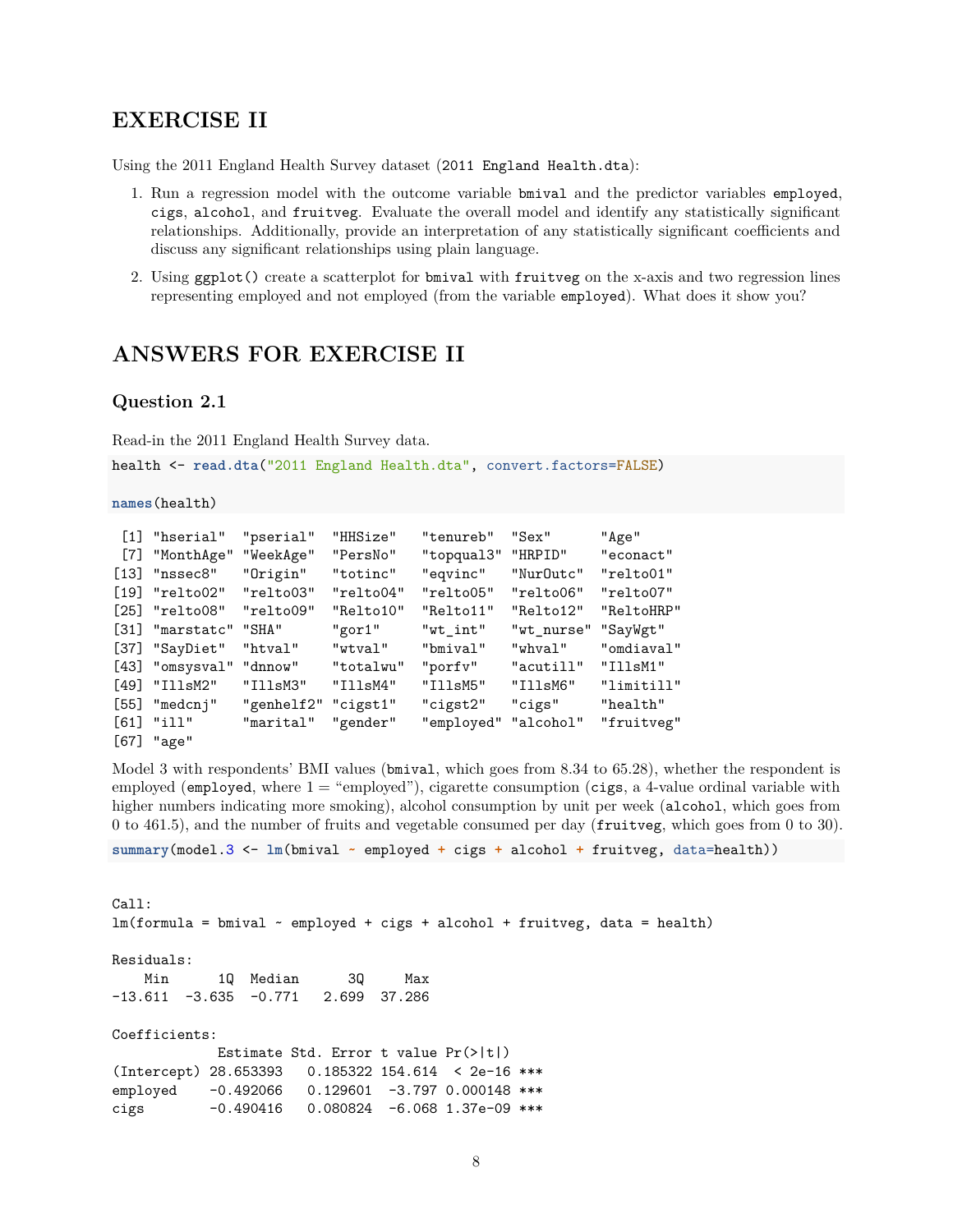```
alcohol -0.001092 0.003174 -0.344 0.730945
fruitveg -0.057178 0.025014 -2.286 0.022292 *
---Signif. codes: 0 '***' 0.001 '**' 0.01 '*' 0.05 '.' 0.1 ' ' 1
Residual standard error: 5.32 on 6865 degrees of freedom
  (3747 observations deleted due to missingness)
Multiple R-squared: 0.007778, Adjusted R-squared: 0.007199
F-statistic: 13.45 on 4 and 6865 DF, p-value: 6.353e-11
confint(model.3, level=0.95)
                  2.5 % 97.5 %
(Intercept) 28.290105158 29.016681753
employed -0.746123339 -0.238008304
cigs -0.648856897 -0.331975336
alcohol -0.007314339 0.005131119
```
fruitveg -0.106213102 -0.008143738

According to the *F*-statistic, we see that the overall model is statistically significant since *p* ≤ *.*05. The  $R<sup>2</sup>$  (.008) and the adjusted  $R<sup>2</sup>$  (.007) are very close indicating that all of our predictors are contributing to explaining variance in the outcome variable. Even though  $R^2$  values are relative, this  $R^2$  is very small, suggesting we have a poor model in terms of explanatory power. We can interpret the *R*<sup>2</sup> value as *our model explains .8% of the variance in the number of cigarettes smoked last week by pupils*.

We see that being employed, smoking, and fruit and vegetable consumption all have a negative, statistically significant effect on respondents' expected BMI values. We can interpret employed as *employed respondents are expected to have a BMI value .49 points lower than unemployed respondents, while controlling for other predictors.* A plain language discussion may include *people who are employed are expected to have slightly lower BMI values than unemployed people. People who are employed are likely more physically active than people who are not employed, which may result in a lower BMI.* For cigs, *for a one-unit increase in cigarette consumption, respondents' BMI values are expected to decrease by .49 points.* Notice that cigs is a four-category ordinal variable and thus we need to use the generic *for a one-unit increase* in our interpretation. A plain language discussion might include *as people smoke more, they are expected to have lower BMI values. This may be due to the effect of nicotine on people's appetite and metabolism. Although smokers are expected to have lower BMI values, this says nothing about life expectancy since, although BMI is related to longevity, smoking has a negative impact on life expectancy.* For fruitveg, *for each additional fruit or vegetable consumed per day, respondents' BMI values are expected to decrease by .06 points.* A plain language discussion might include *as people eat more fruits and vegetables per day, their BMI values are expected to slightly decrease. If people are eating more fruits and vegetables, they are likely eating less junk food or high calorie foods.*

#### <span id="page-8-0"></span>**Question 2.2**

```
class(health$employed)
[1] "integer"
health2 <- subset(health, !is.na(employed) & !is.na(bmival) & !is.na(fruitveg))
health2$employed2 <- as.factor(health2$employed)
x11()
ggplot(health2, mapping=aes(x=fruitveg, y=bmival, colour=employed2)) +
      geom_point(alpha=1/10) +
      geom_smooth(method=lm, se=FALSE)
```